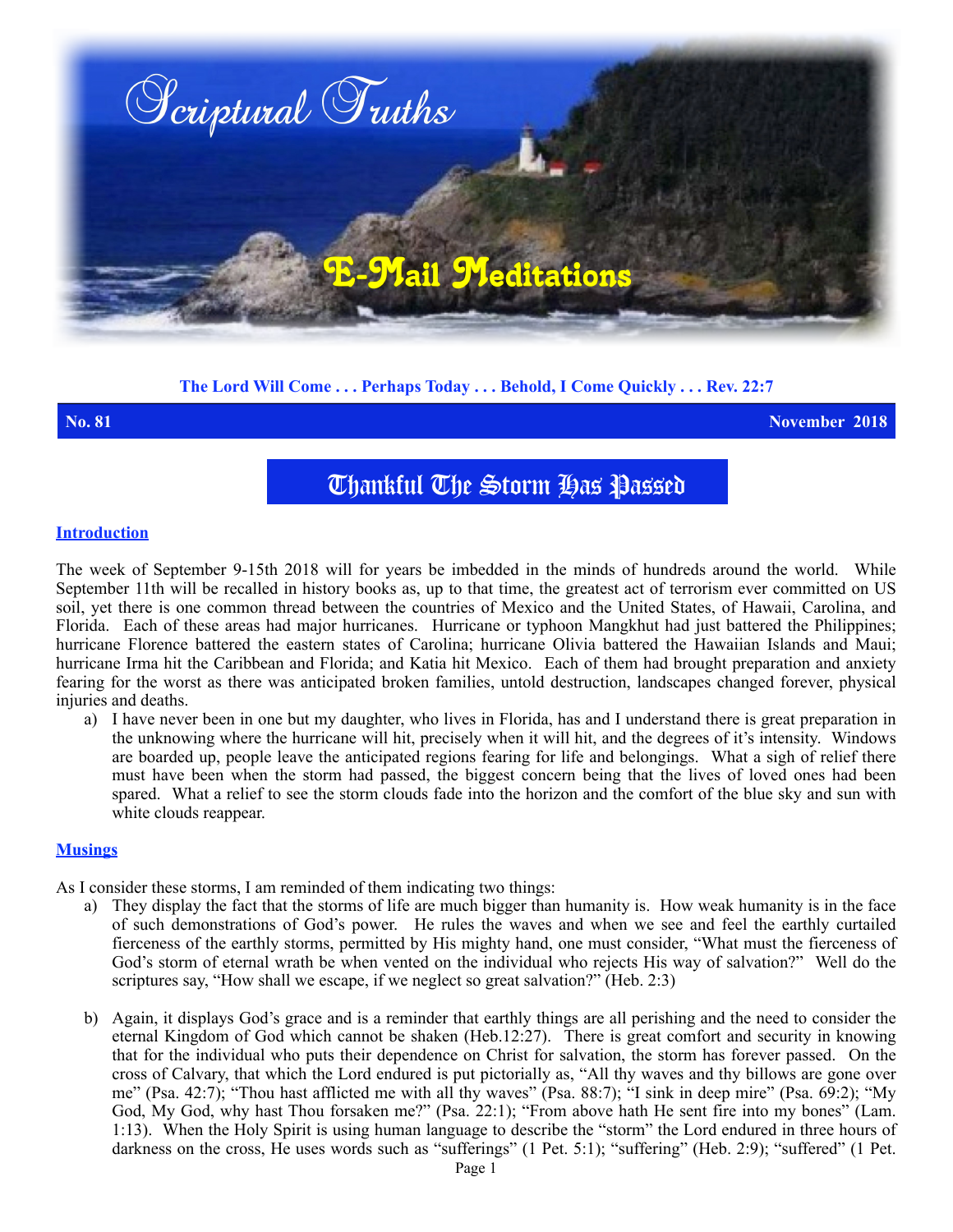3:18); "blood" (Rom. 5:9); "chastised, wounded, bruised, afflicted" (Isa. 53:5, 7). His storm was not just a mental or physical storm, it was felt in the depths of His being when He spoke prophetically about His death as, "He made His soul an offering for sin" (Isa. 53:10). That "hell" on earth was borne by one perfect man (Christ), and the storms we see in life are warnings of grace as to the horror of the storm of eternal condemnation and being in the place where ease will never be known again, where indescribable grief and pain will be a reality forever.

### **What happens when an unsaved individual dies?**

In attending many funerals of those who have died unsaved, I hear the same sad blind inducing lies told repeatedly. I have heard it said, "They are up there ready for a round of golf" or "sitting in the great bar with friends having a drink, they are better off now". These are all lies from the father of lies, that is, the devil. Those who had no time for God on earth fail to understand that God will have no time for them in eternity. Those who reject the sacrifice of the Lord as a substitute for their penalty, God will have no mercy for them in their sufferings. Sadly, all those who gave these false words of satanic deception to them will also be there in Hell and no earthly position or works will avail for release.

- a) When any human seeks to secure salvation and acceptability with God and heaven at death by their own works, kind deeds, or religious rituals, they are declaring that Christ is a liar, for when it came to providing salvation He cried, "It is finished" (Jn. 19:30) and they are saying what Christ did is not enough, I must do my part. Despite the fact the Scriptures inform all men everywhere, "For by grace are ye saved through faith; and that not of yourselves: it is the gift of God" (Eph. 2:8) and, "Not by works of righteousness which we have done, but according to his mercy he saved us, by the washing of regeneration, and renewing of the Holy Ghost" (Titus 3:5), to try to gain Heaven by ones own endeavors is the ultimate insult to God and the work of the Lord.
- b) At the moment an unsaved individual dies they go from:
	- i) Hell being a theory to being a reality
	- ii) Opportunity for accepting salvation to never again hearing a Biblical verse of invitation
	- iii) Laughing to wailing, not just weeping
	- iv) The prompting of the Holy Spirit to being left forever, never to hear His invitation again.
- c) Perhaps the worst is the knowing that they have no escape from the ineffable, standing before God and not having a word to say. The books will be opened and their opportunities for salvation reviewed, the fulness of their understanding exposed, the deliberate rejection of God's way revealed, and then they will be cast into the Lake of fire for all eternity (Rev. 20:11-15).

### **The preparation to escape the coming judgment**

The angel of the Lord commanded Lot and his family, "Escape for thy life" (Gen. 19:17), but some of the family did not believe him and shrugged it off. They defied the promise of God that He would destroy the cities, and decided to stay. However, when the fire (lightning) came from heaven, it was too late to repent of their decision, there was no escape. That is why it is wise with great haste to grasp the offer of God's salvation and escape the coming wrath. As it is recorded in the scriptures, "How shall we escape if we neglect so great salvation" (Heb. 2:3). Foolish is the individual who thinks they can ride out this eternal judgment. Let them be assured they will ultimately be banished from God for all eternity. It is by complete dependence on the finished work of Christ and the acceptance of Him as their Lord and Saviour. Just as a young man accepts a young lady to be his wife, the individual accepts the Lord Jesus to be their Saviour. This is not just a mental decision, but a spiritual decision, 100% dependence on the finished work of Christ from the storm of God's wrath for all eternity.

#### **Personal testimony**

I am grateful to God that on the 7th of September 1957, as a lad of 13 years old sitting in a children's meeting, I accepted Christ as my personal Saviour, and from that moment I know that the storm is past, and I shall never hear the cries of the damned or see the judgment of hell.

> In the dark of the midnight have I oft hid my face, While the storm howls above me, and there's no hiding place. 'Mid the crash of the thunder, Precious Lord, hear my cry, Keep me safe till the storm passes by.

## *Chorus*

*Till the storm passes over, till the thunder sounds no more, Till the clouds roll forever from the sky; Hold me fast, let me stand in the hollow of Thy hand, Keep me safe till the storm passes by.*